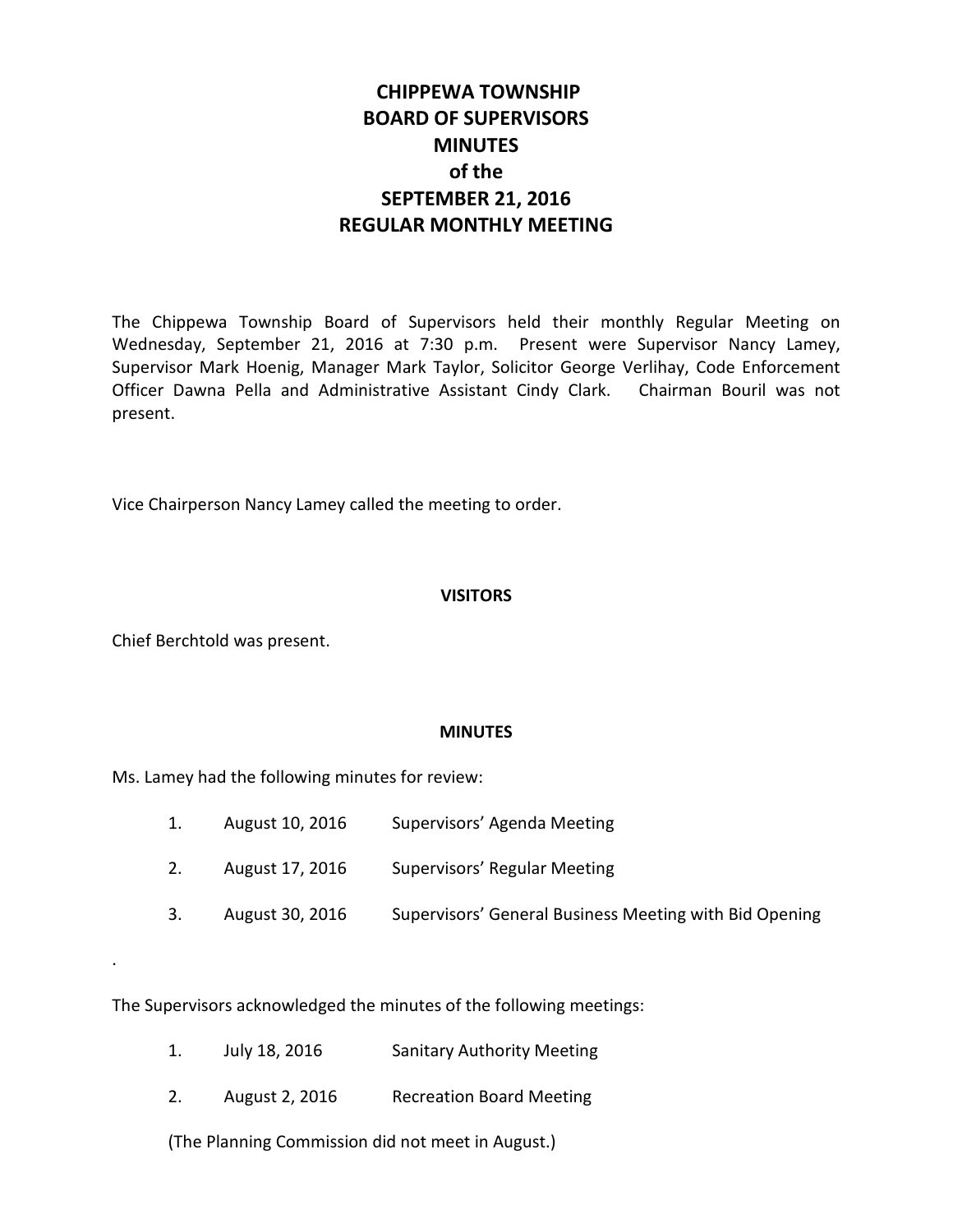## **ITEMS TO BE ACTED ON**

Manager Taylor presented the following items to be acted on:

1. Chippewa Township Supervisors Plan of Subdivision:

The Manager explained that this is for subdividing the property near the Road Department garage, at 146 Klein Street. This will help accommodate the expansion of the road building. He said it has been reviewed by the Planning Commission and is ready for signatures, with no contingencies.

**MR. HOENIG MOVED TO APPROVE** subdividing the property on Klein Street. Ms. Lamey seconded the motion and with no further discussion the motion carried.

2. Heli Properties Plan of Subdivision:

Mr. Taylor said this is the former Lyle greenhouse property. He said they have chosen to turn one lot into three lots. The Planning Commission reviewed this and there are some contingencies that Jim Culler must review. The Manager recommended approving the subdivision contingent upon Jim Culler being satisfied with the changes being addressed.

**MR. HOENIG MOVED TO APPROVE** subdividing the property with contingencies. Ms. Lamey seconded the motion and with no further discussion the motion carried.

## **REPORTS**

Ms. Lamey had the following reports for review:

- 1. Financial Report
- 2. Police Department Report
- 3. Road Report
- 4. Wage Tax/OPT Report
- 5. Real Estate Tax Report
- 6. Zoning Report
- 7. Code Enforcement Officer's Report
- 8. Fire Department Report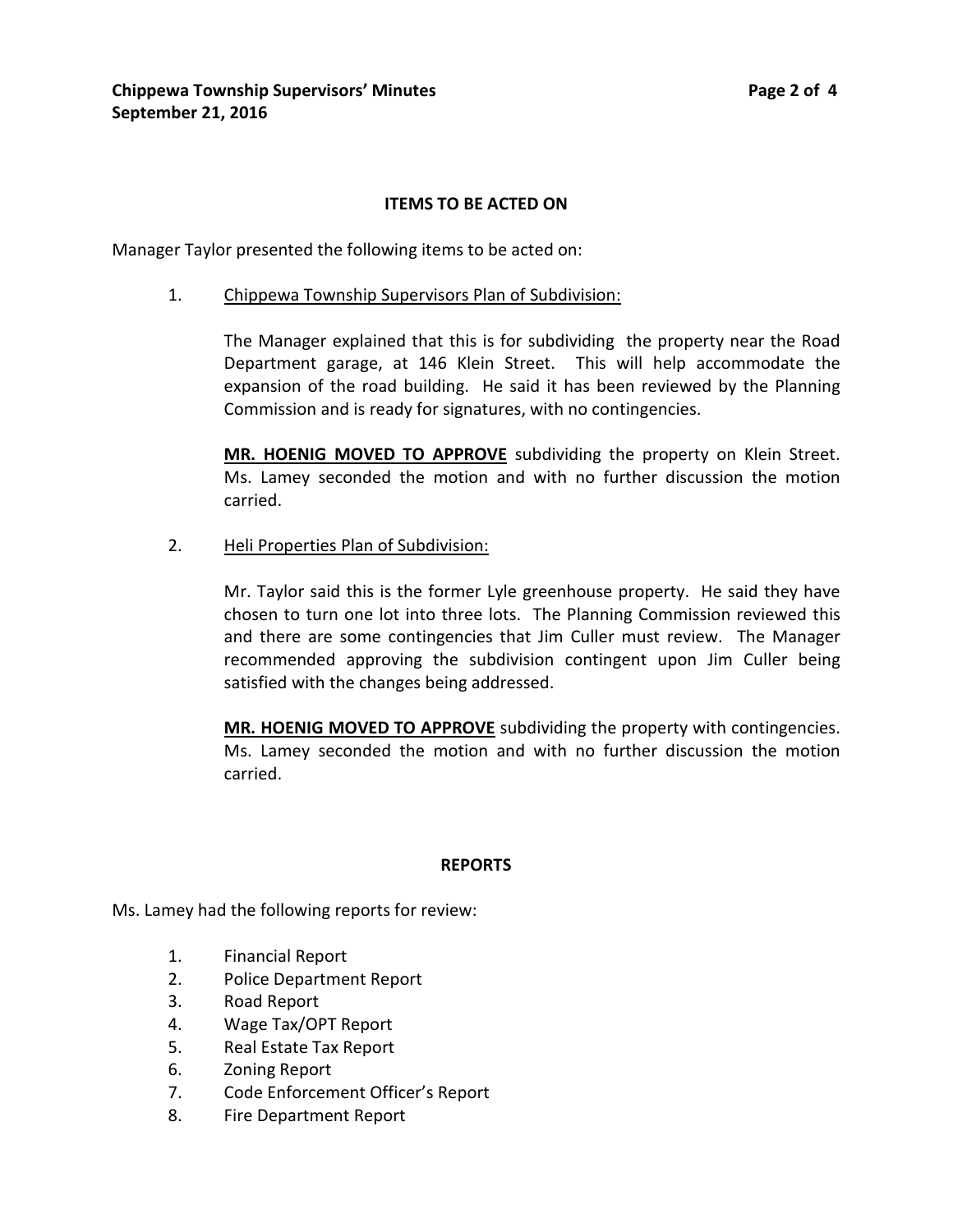#### **MANAGER'S REPORT**

Manager Taylor had the following items for discussion:

1. Beaver County Municipal Winter Traffic Services Agreement:

Township Manager Mark Taylor spoke about previous agreements with PENNDOT for winter traffic services on Blackhawk Road from Route 588 to the Township line at the golf course. The reimbursement amount set for this in Harrisburg is \$4594.33 for the Township to maintain this 4.04 (lane) miles on this section of roadway in the winter months. The Manager said that he did the math and tried to figure out what it takes for the Township to maintain this. He was told by the road foreman that sometimes it is salted 5 or 6 times a day. It may be salted 100 times in a winter. He said the Township would need over \$6000 in reimbursements to cover the cost of this. He feels the Township would be losing money to continue with this agreement, when also taking the wear and tear on the vehicles and reloading time into consideration. He recommended that the Supervisors not enter into an agreement this year.

**MR. HOENIG MOVED TO NOT RENEW** the agreement with PENNDOT for winter traffic services. Ms. Lamey seconded the motion and with no further discussion the motion carried.

2. Anti-Drug Task Force Revised Agreement:

Mr. Taylor said that he, Attorney Verlihay and Chief Berchtold now feel comfortable with the revisions made to the Anti-Drug Task Force agreement. We will not be locked into this agreement. Attorney Verlihay feels that this is good for the County.

**MR. HOENIG MOVED TO APPROVE** of the signing of the revised agreement with the Anti-Drug Task Force. Ms. Lamey seconded the motion and asked if all of the Manager's concerns had been addressed. He said the ones we can control were addressed. With no further discussion the motion carried.

## **MANAGER'S MISCELLANEOUS ITEMS**

Manager Taylor spoke about the Get Go liquor license and said that payment was not received with the application. It was not considered received until the application was paid for. Now that the check was received the hearing will be set up for October  $19<sup>th</sup>$  at 7 p.m. Mr. Taylor said there will be public notice and people within 500 ft. will be notified. They will have a chance to appear at the hearing.